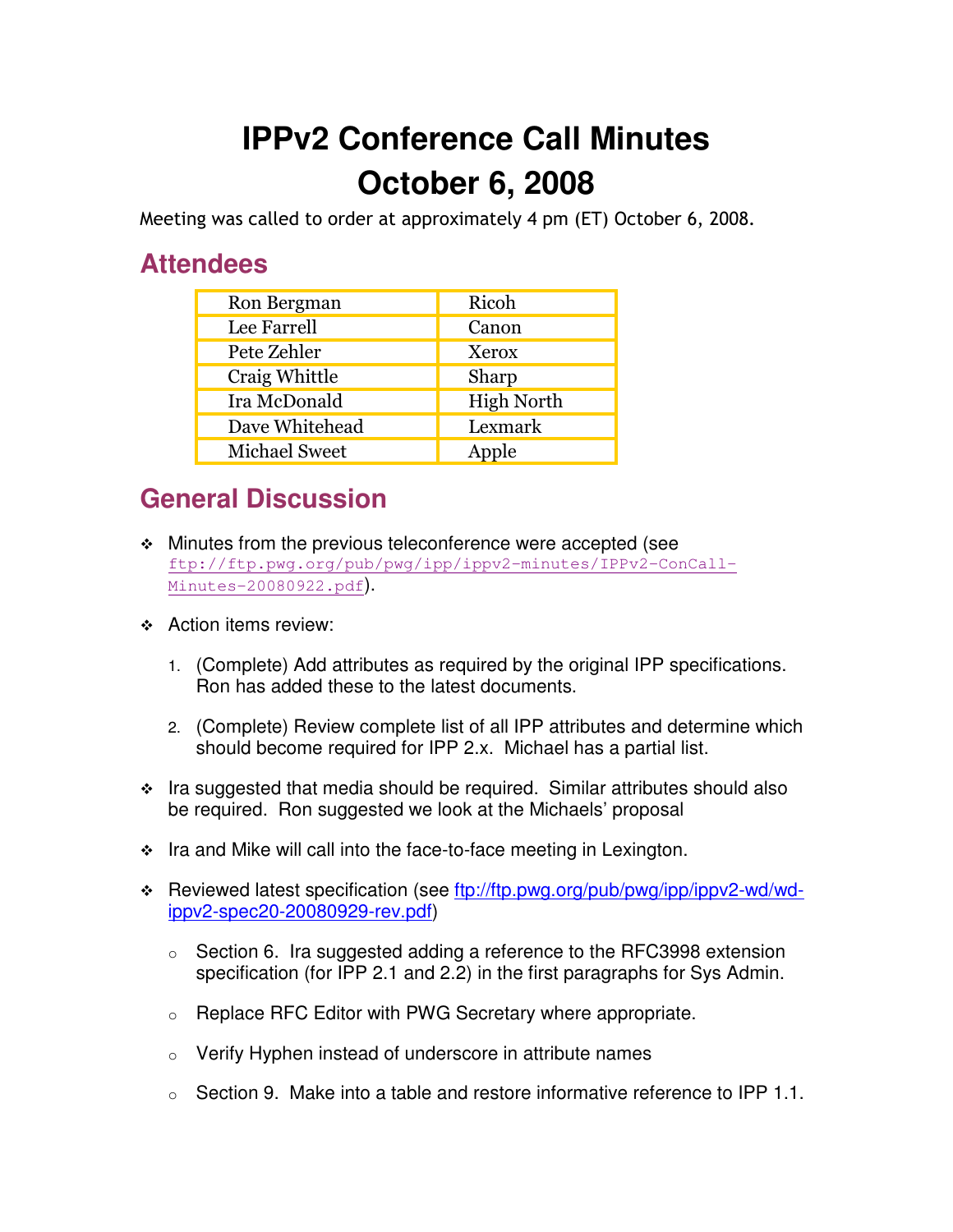- o Section 11.
	- - Issue resolution: Add attributes for IPPv.1.1. Table should only show additions from previous tables.
	- -Sort by Attribute Name not by source.
	- Optional attributes (13) should become required. The –supported and –default and –ready attributes must also be supported
		- Job-priority  $(2.1 +$  required)
		- $\bullet$  Job-hold-until  $(2.1 +$  required)
		- Job-sheets (2.1+ required)
		- Multiple-document-handling (2.2 required)
		- Copies  $(2.0 + \text{required})$
		- Finishing-supported (2.0 + required)
		- Page-range  $(2.2 + required)$
		- Number-up  $(2.2 +$  required)
		- Orientation-requested (2.0 + required)
		- Media (2.0 + required). Should include footnote reference to PWG Media names [5101.1]
		- Printer-hyphen-resolution (2.0 + required)
		- Sides  $(2.0 + required)$
		- Print-quality  $(2.0 +$  required)
	- - Printer description attributes
		- Printer-location (2.0 + required)
		- Printer-info  $(2.0 + \text{required})$
		- Printer-more-info [points to internal Web pages or manufacture site]  $(2.0 + required)$
		- Printer-driver-installer (optional)
		- Printer-makeandmodel (2.0 + required)